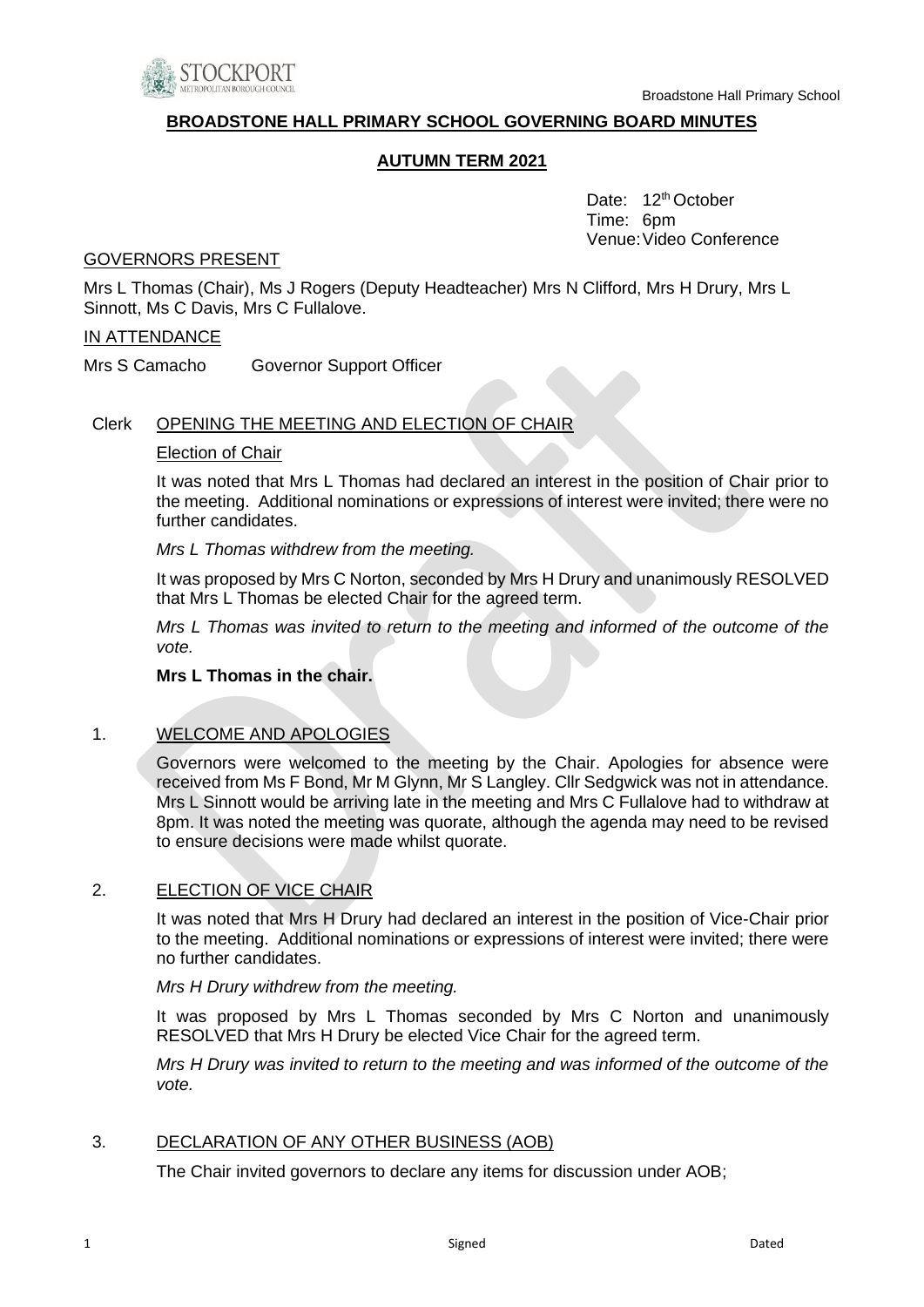

The Chair declared two items of any other business; one which would be raised under item 4.

A governor requested that a thank you was minuted for the Chair and Vice Chair for their work in the last year over the pandemic.

### 4. DECLARATION OF INTERESTS

a) Declaration of Business Interests

Governors were asked to declare any business, financial or personal interests in any agenda items; no declarations were made.

Governors were reminded that they should declare any interest which arose during the meeting.

b) Business Interest Form

Copies of the Business Interest form 2021-22 had been circulated prior to the meeting. Governors were requested to complete and sign the form electronically and return it to school business manager for upload to the website. It was noted that several governors had submitted this in the summer term, governors were encouraged to complete to retain the autumn cycle. ACTION

c) DBS Checks and Section 128 Checks

The Deputy Headteacher confirmed that section 128 checks and DBS checks were in place for all governors apart from one which was being progressed.

**Have they been informed?** This was confirmed.

Governors were informed that a DBS was a requirement, and the governor was unable to attend meetings until the process was complete, a deadline had been given if the DBS was not completed, they would be removed from the board.

## **CORE OBJECTIVE 1: ENSURING CLARITY OF VISION, ETHOS & STRATEGIC DIRECTION**

### 5. SCHOOL DEVELOPMENT PLAN (SDP) AND SELF EVALUATION FORM (SEF)

Governors were referred to the SDP documentation that was shared prior to the meeting.

**Has there been feedback from local schools who have been recently inspected?** The Deputy Headteacher explained that the recent inspections were not the standard inspections, the inspection window had been extended to seven years. A governor shared feedback from a local school which had been inspected. The Deputy Headteacher explained that reading, writing, and maths were the priority areas and subject leads had to be aware of all elements of their subject programme and ensuring they could articulate this, work on this was planned.

Governors were taken through the areas of work for quality of education. **Where it states cost to include, is that an acronym?** It referred to including a cost element; it was a recommendation of audit that there should be a cost element added to the school priorities.

**How do staff feel about the requires improvement on teaching and learning and quality of education on the SEF?** The Deputy Headteacher agreed it was difficult, because from the description of what was considered 'good', pupils were lower and there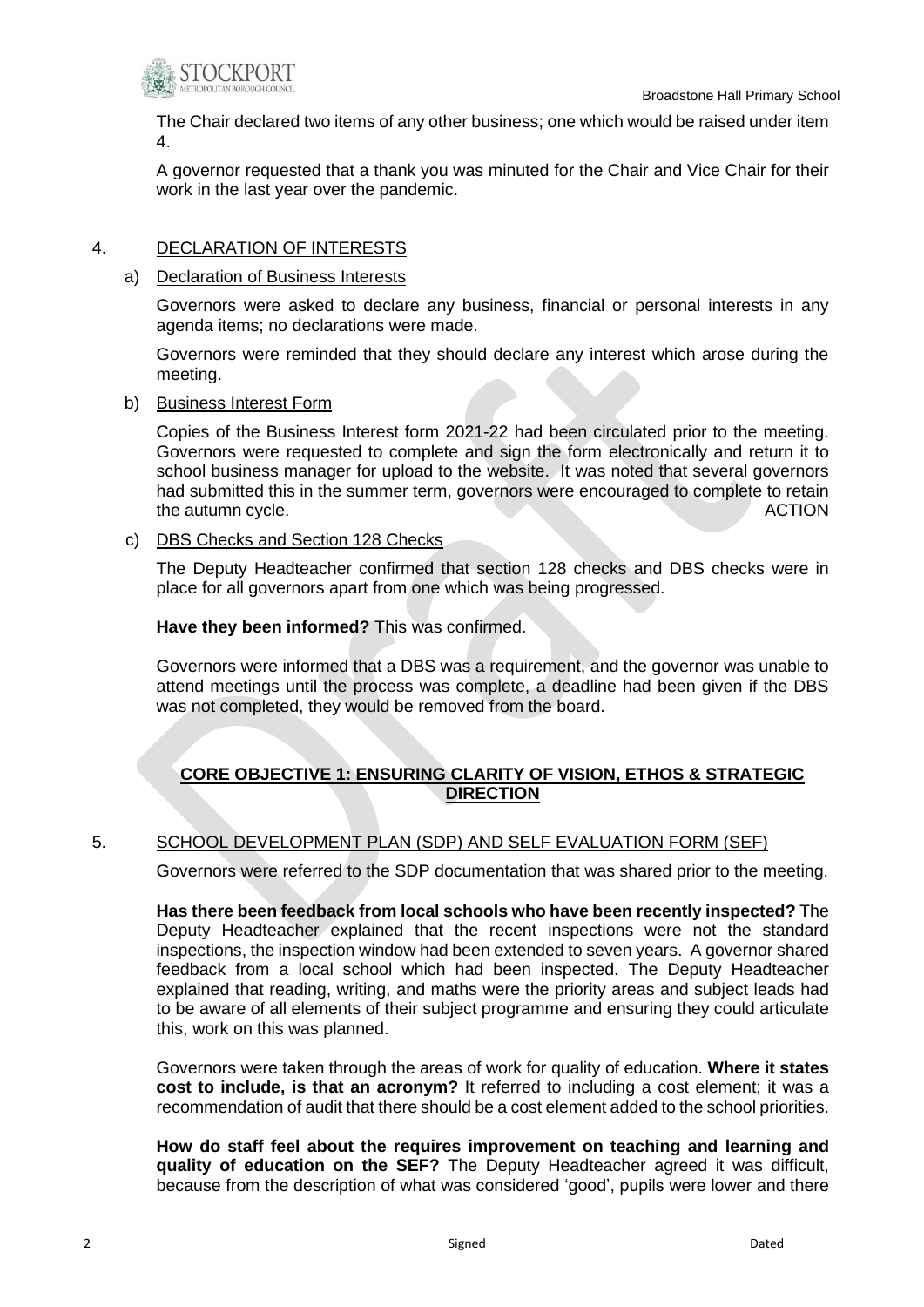

was no allowance for the impact of covid, GLD was 36%, in previous years it had been 68%. This was accurate as pupils had missed chunks of their early education. It didn't reflect the work of staff and there was no consideration of the impact of the last two years. **Did everyone think it was fair?** There was no national data set to compare, which was tricky in terms of evaluation.

The meeting went on to discuss the pressure for staff working in primary schools and the increase in accountability for subject leaders in an Ofsted inspection.

Governors were taken through the section on behaviour and attitudes; feedback from pupil voice was being progressed, the four-core values work had commenced, this was an important focus and ensuring inclusion of hard-to-reach pupils. **How can this be developed, last year there were discussions about talking heads, did that progress?** The Deputy Headteacher agreed to clarify. **ACTION**

#### *6:30pm Mrs C Norton withdrew from the meeting*.

**What other support could be offered?** Outdoor social events had been arranged to promote a sense of community. **Did they attract those parents?** Several attended a recent social event**.** 

#### *6:31pm Mrs C Norton in attendance.*

The Deputy Headteacher commented that being able to bring parents back in for face to face for parents' evenings may assist. **Are there plans for open days for parents?** There were plans for a reception parents open day. **What about the option for online if they don't attend face to face?** This may be issues with parents accessing virtually, arrangements would be considered using guidance from the LA and risk assessment. A recent phonics session was very well attended.

**Will there be an updated RA?** The Deputy Headteacher confirmed it would be updated on LA advice.

SEND parent focus groups had continued online. **Those that don't attend, do you know why?** Governors were informed that there were a range of reasons, parents had been asked their preference for times of events and this was alternated. There were plans for a session on transition to high school.

Governors were informed of the plans for the Covid funding recovery grant, 50% of the PP cohort were in upper KS2, there were plans to recruit mentors. **Would they float across classes?** It was planned that the mentors would support one year group and deliver one to one support and extra interventions where required. **How long is the funding from the government for?** It was for one year, a TA role for upper key stage 2 and year 6 was being advertised. There had been low attainment in particular year groups.

**Could the school use the Kickstart programme funding into work?** The Deputy Headteacher explained that there were issues with ensuring that the candidates had the suitability and skills required for the roles.

The recovery curriculum and Ofsted inspection would be the focus of staff meetings, to share practice and develop a consistent approach, the new EYFS curriculum was being introduced. **What is the reason for the delivery not being consistent, is that a cultural issue in key stages?** The DHT reported a high level of staff movement within the school across year groups, in addition to recruitment of new teachers, this change was more evident in KS2, and more stable lower down the school. Covid had impacted on curriculum and staff absence.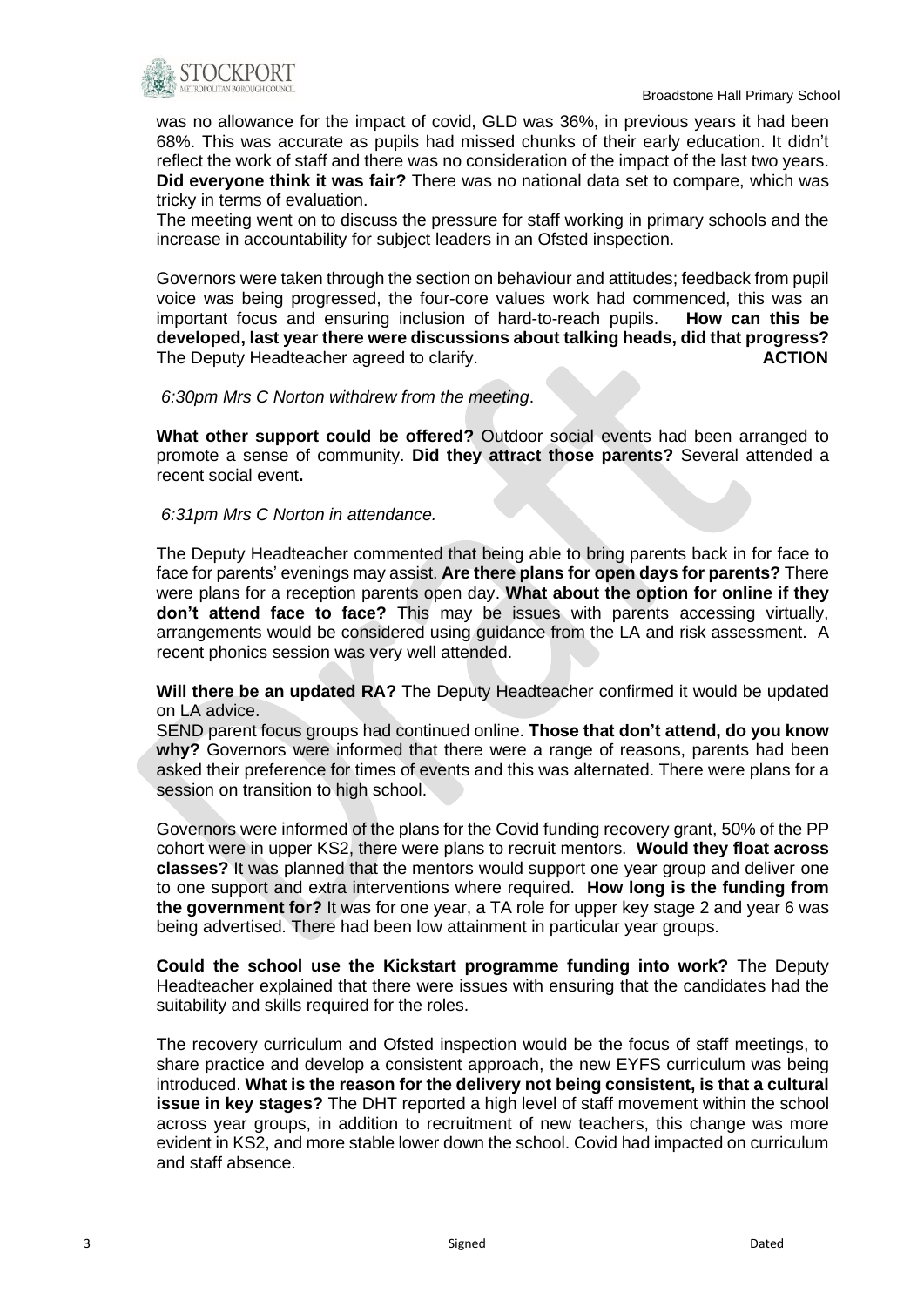

Staffing levels were continuing to be monitored, there was a high level of absence. **What are the reasons for the absence?** Governors were informed there were a variety of reasons, examples were shared. **If the school was unable to get supply cover would the school be at safe staffing levels?** The Deputy Headteacher reported that lower levels would impact on staff continuing the sustained improvements and arrange subject release time. **Were parents supportive of this?** There had been no complaints.

Governors were informed of the plans to improve the EYFS playground, which were approved by the Finance Committee. New fencing was installed behind the kitchen over the summer holidays.

CPD for teachers was continuing to be held virtually, recent training had been held on SEND, maths mastery and team teach was planned. Mrs Clifford was due to commence her SENCO training.

Governors were informed the SEF was a very similar document with the same priorities and context.

### 6. CORE BUSINESS

a) Committee Structure and Membership, Appointment of Linked Governors, Review of Committee Remits

Governors discussed and reviewed committee membership as per Appendix 1.

b) Appointment of Linked Governors

Governors discussed the link governor roles and decided that the current link roles would continue and considered at the spring term meeting. **ACTION**

A link governor confirmed they would be attending the SEND briefing on the 3<sup>rd</sup> November.

It was suggested that there was a link role for pupil premium. Following a discussion, it was agreed pupil premium would be a standing item on the curriculum and standards committee. **ACTION**

c) Policy List

**Who holds the policy list for the school?** The School Business Manager. It was agreed the statutory list and the school version would be compared and considered at the spring term meeting. **ACTION**

d) Review of revised Governor Code of Conduct

Governors were referred to the previously circulated document. The Governing Board Code of Conduct 2021-22 was duly adopted.

e) Previous Governing Board Minutes, Actions & Matters Arising

It was RESOLVED that the minutes of the meeting held on **22nd June 2021 and EFGB 20th September 2021**, copies circulated previously, be approved and signed by the Chair and authorised for publication.

The actions from the summer term minutes were reviewed as follows:

| <b>ACTION</b> | <b>ACTION REQUIRED</b>                    | <b>ACTION</b> | <b>DATE ACTION TO BE</b>                                                          |
|---------------|-------------------------------------------|---------------|-----------------------------------------------------------------------------------|
|               |                                           | <b>FOR</b>    | <b>COMPLETED</b>                                                                  |
|               | Review SLA and letting<br>policy charges. | FGB           | Letting policy would be<br>considered at resources<br><b>ACTION</b><br>committee. |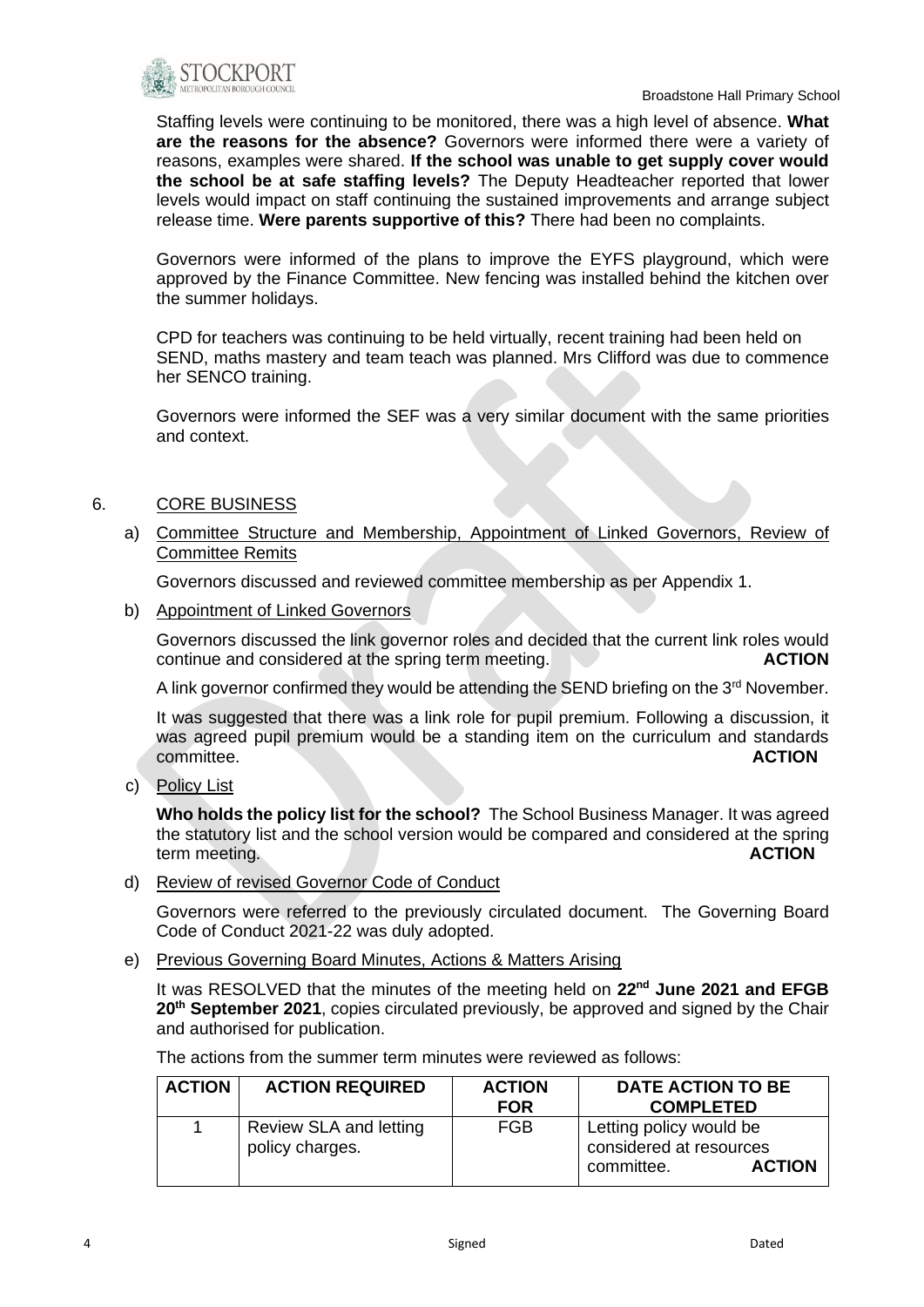

Broadstone Hall Primary School

|                | Governors to volunteer<br>for the task group.                                                                                                                                                               |                  | 7:17pm Mrs Sinnott in<br>attendance.                                                                                                                                                                                                                                                                                                                                 |
|----------------|-------------------------------------------------------------------------------------------------------------------------------------------------------------------------------------------------------------|------------------|----------------------------------------------------------------------------------------------------------------------------------------------------------------------------------------------------------------------------------------------------------------------------------------------------------------------------------------------------------------------|
| $\overline{2}$ | A letter would be<br>compiled by the<br>Headteacher, School<br>Business Manager, Chair<br>of Resources and Chair<br>of Governors explaining<br>the position of the school<br>and the proposal for<br>spend. | HT/SBM/Chair     | The Deputy Headteacher said<br>she was unaware of an<br>update.<br><b>ACTION MOVED FORWARD</b>                                                                                                                                                                                                                                                                       |
| 3              | A budget report would be<br>presented from the<br>school business manager<br>at future full governing<br>board meetings.                                                                                    | <b>SBM</b>       | Completed                                                                                                                                                                                                                                                                                                                                                            |
| $\overline{4}$ | A letter from the Chair of<br>Governors, Headteacher,<br>Chair of Resources and<br><b>School Business</b><br>manager would be<br>submitted to the Local<br>Authority in September.                          |                  | Governors were informed this<br>had<br>been<br>discussed<br>at<br>resources committee,<br>there<br>change<br>had<br>been<br>in<br>a<br>responsibility in the LA. A<br>follow up correspondence had<br>been sent to the LA officer<br>querying the response.<br>Governors were advised there<br>were 52 places in KS1 and<br>EYFS.<br>This action was deferred to the |
|                |                                                                                                                                                                                                             |                  | spring term Committee and<br>FGB.<br><b>ACTION</b>                                                                                                                                                                                                                                                                                                                   |
| 5              | Contact the LA regarding<br>the PAN for the<br>admissions consultation                                                                                                                                      | HT               | As above.                                                                                                                                                                                                                                                                                                                                                            |
| 6              | Follow up on the<br>understanding of the EY<br>work taking place; link<br>governors to make<br>contact.                                                                                                     | Link gov         | Ms Bond was the EYFS lead<br><b>ACTION</b><br>Faye.                                                                                                                                                                                                                                                                                                                  |
| $\overline{7}$ | Calculate minimum<br>hourly rate possible for<br>renting the school                                                                                                                                         | <b>SBM</b>       | Will that be included in the<br>lettings policy discussions?<br>This was confirmed.                                                                                                                                                                                                                                                                                  |
| 8              | Review Lettings Policy to<br>take account of different<br>terms to be offered                                                                                                                               | <b>Resources</b> | Ongoing                                                                                                                                                                                                                                                                                                                                                              |
| 9              | Governors were<br>requested to update their<br>personal details on                                                                                                                                          | Governors        | Completed                                                                                                                                                                                                                                                                                                                                                            |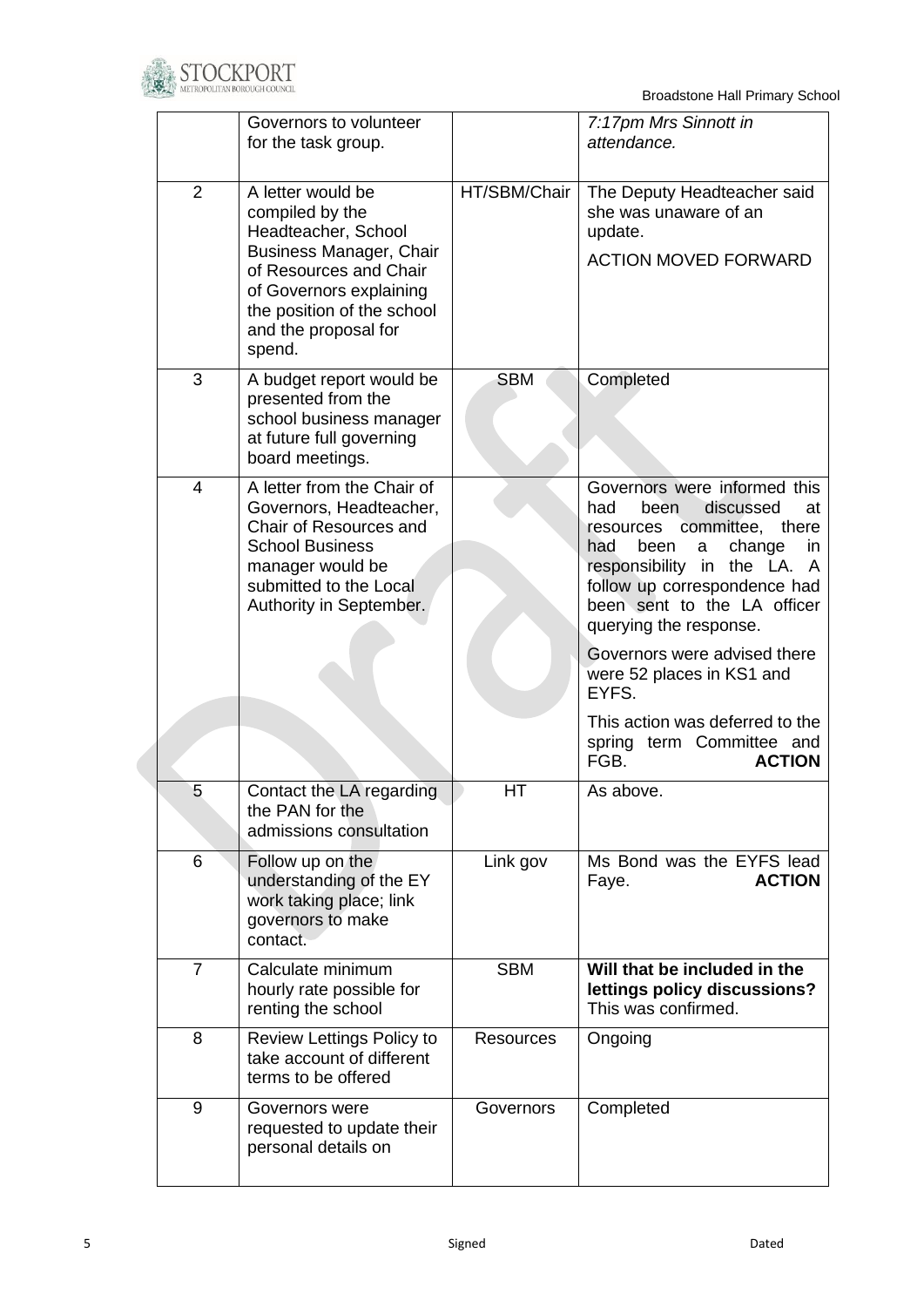

|                   | GovernorHub before the<br>end of term.                                                                                                                                                    |                       |            |
|-------------------|-------------------------------------------------------------------------------------------------------------------------------------------------------------------------------------------|-----------------------|------------|
| 10                | The Clerk undertook to<br>send information through<br>to the School Business<br>Manager to update the<br>website Get Information<br>About Schools in line with<br>statutory requirements. | <b>Clerk</b>          | Completed. |
| 11                | Governors were invited to<br>give some thought to the<br>roles and contact the<br>Clerk prior to the autumn<br>term full governing board<br>meeting in order to<br>express an interest.   | Governors             | Completed  |
| $12 \overline{ }$ | <b>Resources Committee</b><br>date to be confirmed.                                                                                                                                       | Chair of<br>Resources | Completed. |

### f) Approval of Policies

Governors considered and APPROVED the following policies which had been circulated prior to the meeting:

- RSE
- Exclusion

Governors were informed that following advice from the Schools Improvement Adviser the Behaviour Policy was to be reviewed and considered for the spring term. **ACTION** 

It was noted the Pay Policy had not been released. **ACTION** 

Safeguarding Policy this was deferred to spring term meeting.**ACTION**

g) Keeping Children Safe in Education 2021

Governors undertook to read the revised document and confirm on GovernorHub. **ACTION**

h) Approval of Removal of One Contact Day from 2021-22 Term

The Deputy Headteacher shared the advice from the LA to remove a contact day at the end of the summer term due to the Queens Jubilee. **Does this mean school will close on the Monday?** This was confirmed. Governors noted the possible impact on attendance.

**Would it be possible to add the day on the Whit Holidays?** The Deputy Headteacher undertook to clarify. **ACTION**

7. BOARD/STRATEGIC DEVELOPMENT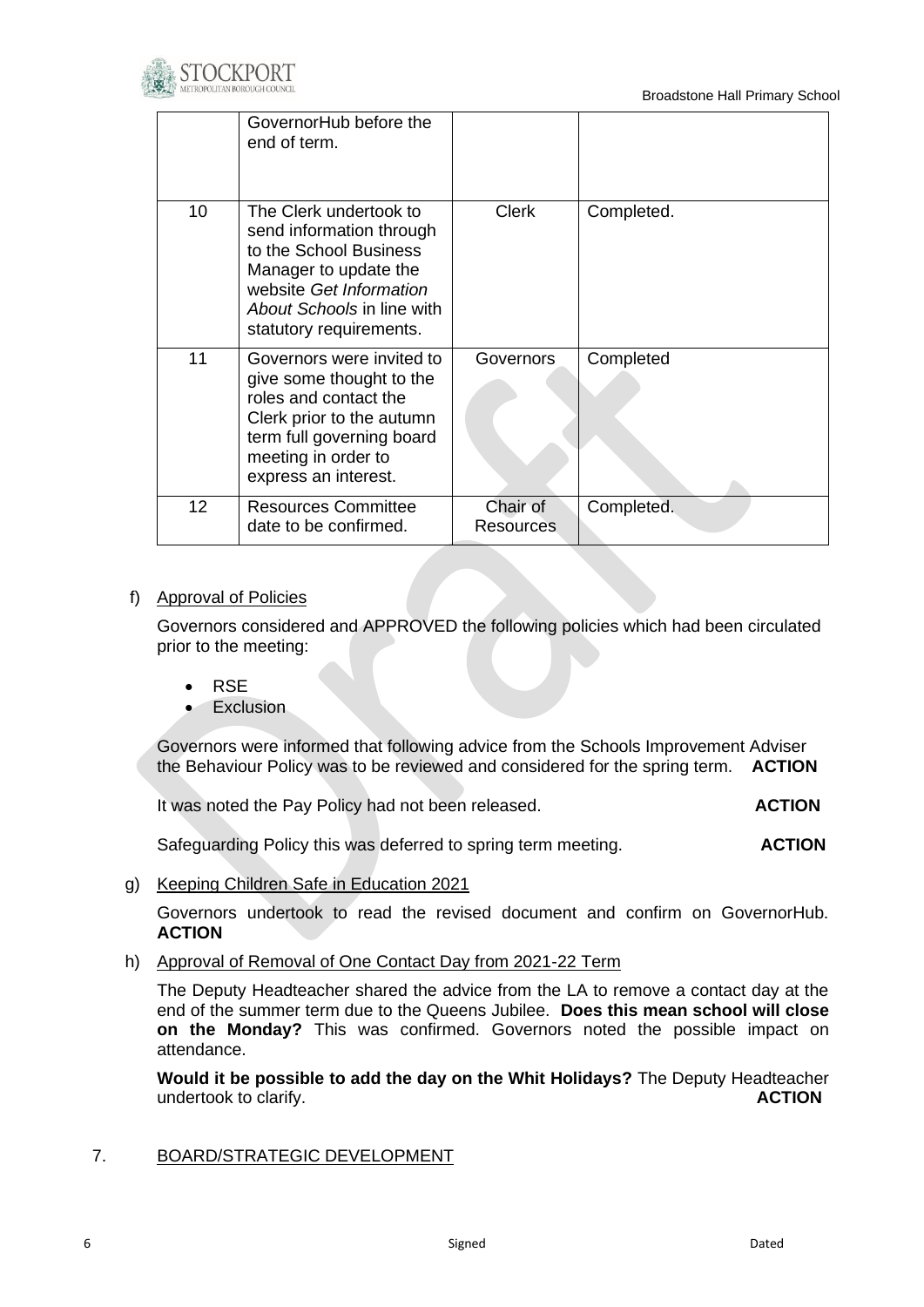

#### a) Governing Board Development Plan (Skills Audit, Induction, Training, Succession Plans)

Governors were informed the skills audit had been completed, this would inform future recruitment to the vacant co-opted positions. The meeting went on to consider how to increase diversity on the board. It was highlighted that the Chair's term of office ended in the spring term. The Chair and Vice Chair indicated that they were standing in their final year, succession planning was required.

#### b) End of Term of Office

Mr D Underwood term of office ended on 19.09.21 as co-opted governor.

Mrs L Thomas term of office ended as parent governor in the spring term. Governors referred to previous discussions of the importance of consistency and the importance of retaining Mrs Thomas's skills and experience.

It was proposed by Mrs C Norton, seconded by Mrs H Drury and unanimously RESOLVED that Mrs L Thomas be appointed as a Co-opted Governor with immediate effect.

A parent election would be held for the vacant post later this month.

It was noted that Mrs N Clifford staff governors term ended on 31.12.21. governors were advised this required a staff election.

Governors considered the two vacancies on the board and were keen to appoint to increase the diversity and recruit members from the wider community. **ACTION** 

c) Board Vacancies

Discussed at item 8 b.

d) Stockport Governor Conference

Governors were advised that the 2022 GOVAS conference had been arranged for  $26<sup>th</sup>$ March.

#### 8. BRIEFING PAPERS FROM STOCKPORT LOCAL AUTHORITY

Governors noted the following:

- Governance update and governor development
- SEND 1
- SEND 2
- **Safeguarding**
- Schools Finance
- Early Years Update
- Procedure for School Trips- the Deputy Headteacher agreed to review. ACTION

#### **CORE OBJECTIVE 2: HOLDING THE HEADTEACHER TO ACCOUNT FOR THE EDUCATIONAL PERFORMANCE OF THE SCHOOL AND ITS PUPILS**

#### 9. HEADTEACHER'S TERMLY REPORT

The Headteacher's Report had been circulated to the governors prior to the meeting and questions were invited:

The Deputy Headteacher referred governors to the report and noted pupil numbers and PAN had been discussed earlier. Governors were referred to the profile of the school.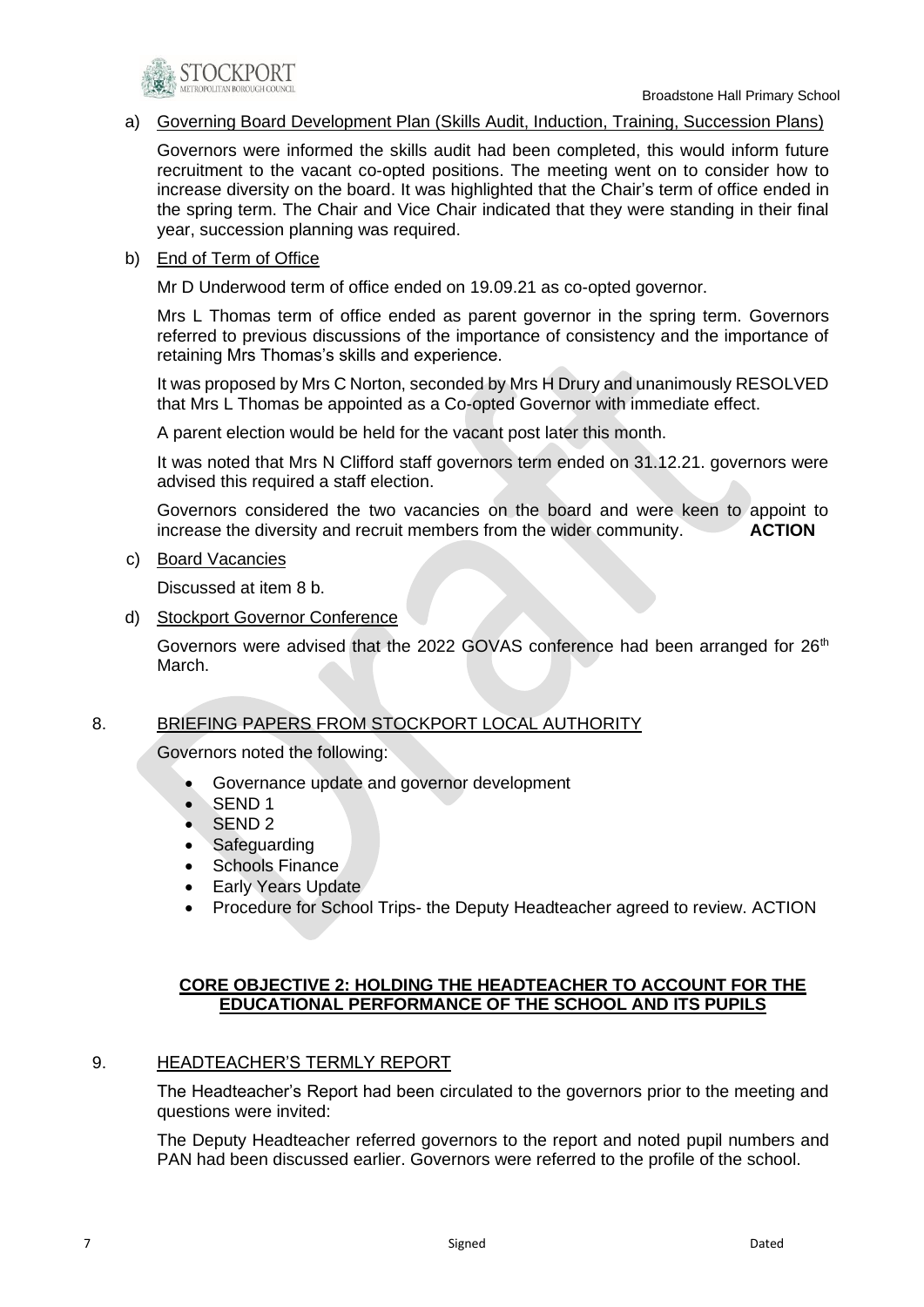

**With the risk assessment, what do precautions for covid look like since September?** The Deputy Headteacher explained that numbers had increased, a meeting had been scheduled to review and then the situation improved. Staff were being reminded to be vigilant with any symptoms arranging a PCR, the last resort was to return to bubble arrangements.

The Deputy Headteacher referred to the information on safeguarding there was no additional update, there had been incidents of self-harm at the beginning of the term, support from agencies had been offered to families.

The remote learning offer continued to be in place for positive cases, even if pupils were well enough, they could not attend school, they would access online learning.

In view of the impact of Covid on the school and staff dealing with issues on a regular basis, the Behaviour Policy was to be reviewed. Levels of exclusion had risen in the simmer term; agencies were supporting where appropriate.

**What are the Covid arrangements?** Governors were informed that if numbers increased the school would seek governor approval to step aside from the government guidance and introduce additional arrangements such as requesting lateral flow tests or isolation. The meeting went on to discuss arrangements in local high schools and the difficulty of arrangements for ventilation in the autumn term.

The Deputy Headteacher was thanked for the report and there not being any further questions, it was RESOLVED that the Headteacher's report be received.

The Chair requested an item of any other business be considered at this juncture of the meeting.

*8:05pm – Mrs Rogers and Mrs Clifford withdrew from the meeting.*

The minutes of this discussion are contained in a confidential appendix.

## 10. WELLBEING

*Mrs Rogers and Mrs Clifford returned to the meeting. 8:46pm -Mrs Fullalove withdrew from the meeting.* 

### 11. CURRICULUM AND STANDARDS

- a) Committee Minutes
- b) Teaching & Learning/Curriculum Update

The Chair of Committee highlighted that the data considered by the committee, years 5 and 6 were receiving extra resources for support. Moderation was continuing and this was the focus at phase meetings, staff had been cautious in predicting end of year results. Governors were informed arrangements for directed time for phase leaders.

c) Covid Recovery Plan

### **CORE OBJECTIVE 3: OVERSEEING THE FINANCIAL PERFORMANCE OF THESCHOOL & MAKING SURE ITS MONEY IS SPENT WELL**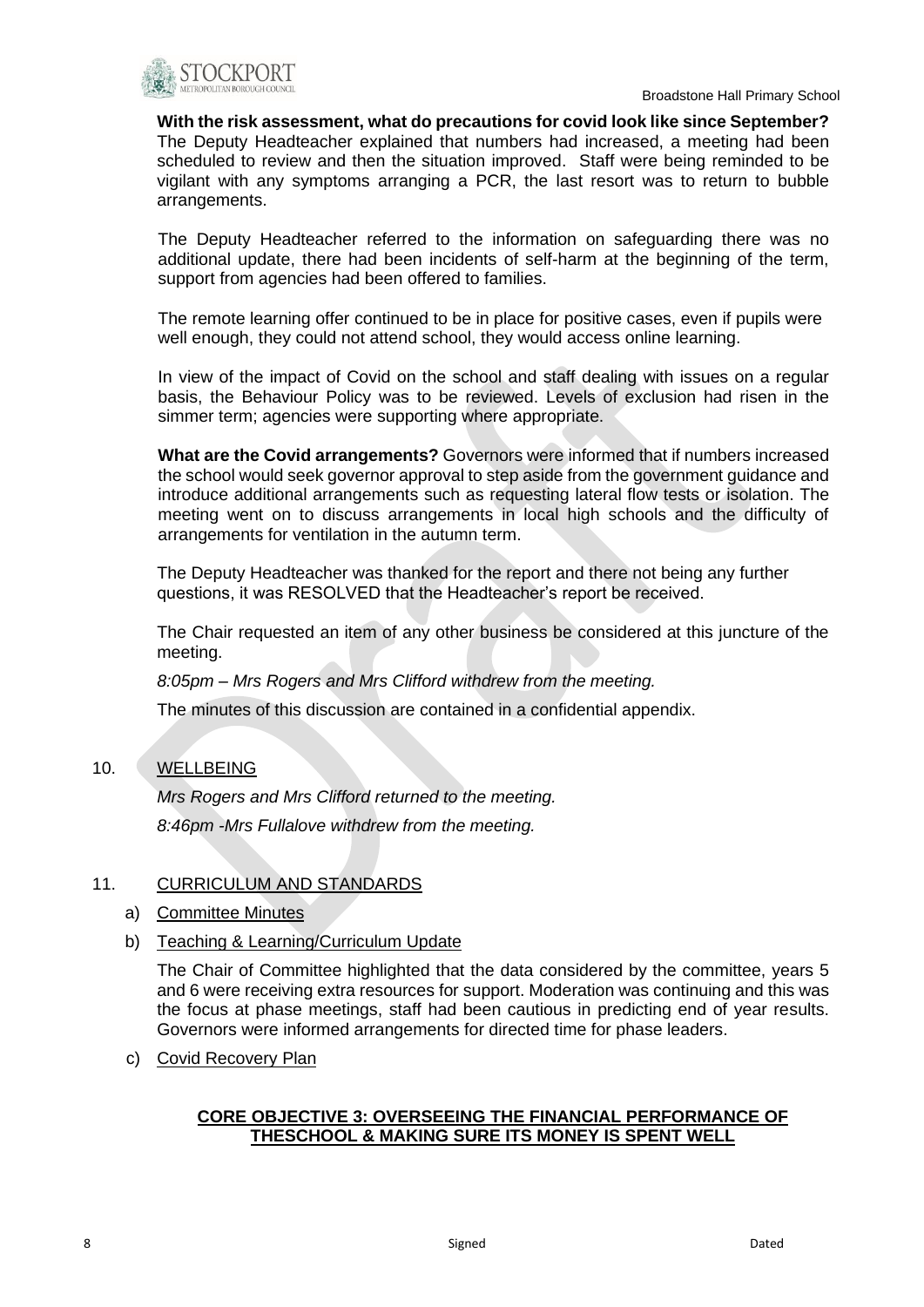

### 12. RESOURCES & BUDGET

#### a) Committee Minutes

The minutes of the committee meeting held on the **24th May 2021** were circulated and noted by the governing board.

The committee had met on the 5<sup>th</sup> October 2021, the minutes were not yet available.

#### b) Budget Update

The following reports had been circulated prior to the meeting:

- CFR 30.09.21
- Finance committee meeting report
- Finance Manual October 2021
- Final internal audit report

The Chair of Committee explained that the SBM had presented a budget report at committee, as expected there was a surplus position, this would reduce in two years, due to the current PAN and pupil numbers, overall, the budget was being managed well, there were no concerns.

Governors were referred to the Finance Manual.

Governors duly APPROVED the Finance Manual.

Governors were referred to the internal audit report and informed the main findings were tendering of the IT contract and the letting process. The Deputy Headteacher confirmed these areas were due to be reviewed in the spring term. In addition to advice regarding the catering process.

The Deputy Headteacher advised the Health and safety audit had been moved to November. An incidents meeting had recently been held, and the minutes were being drafted.

**Is there a wellbeing meeting in school?** The Deputy Headteacher confirmed there was a group although membership wasn't live and would be reviewed, a governor could be linked to wellbeing. A governor suggested a wellbeing charter. It was noted that any new initiatives should be considered alongside the workload assessment.

- c) School Financial Value Standard (SFVS) Preparations
- d) School Fund Audit Certificate **OR** Approval of School Fund Audit Arrangements
- e) Report on Pupil Premium (PP) & Sports Grant
- f) Internal audit report

This had been considered at 13 b.

### 13. PREMISES & HEALTH & SAFETY (H&S)

### 14. DATES

a) Full Governing Board

To be agreed post meeting. **ACTION** 

b) Committee Meetings

To be agreed post meeting. **ACTION ACTION** 

c) Pay Committee and Performance Management Committee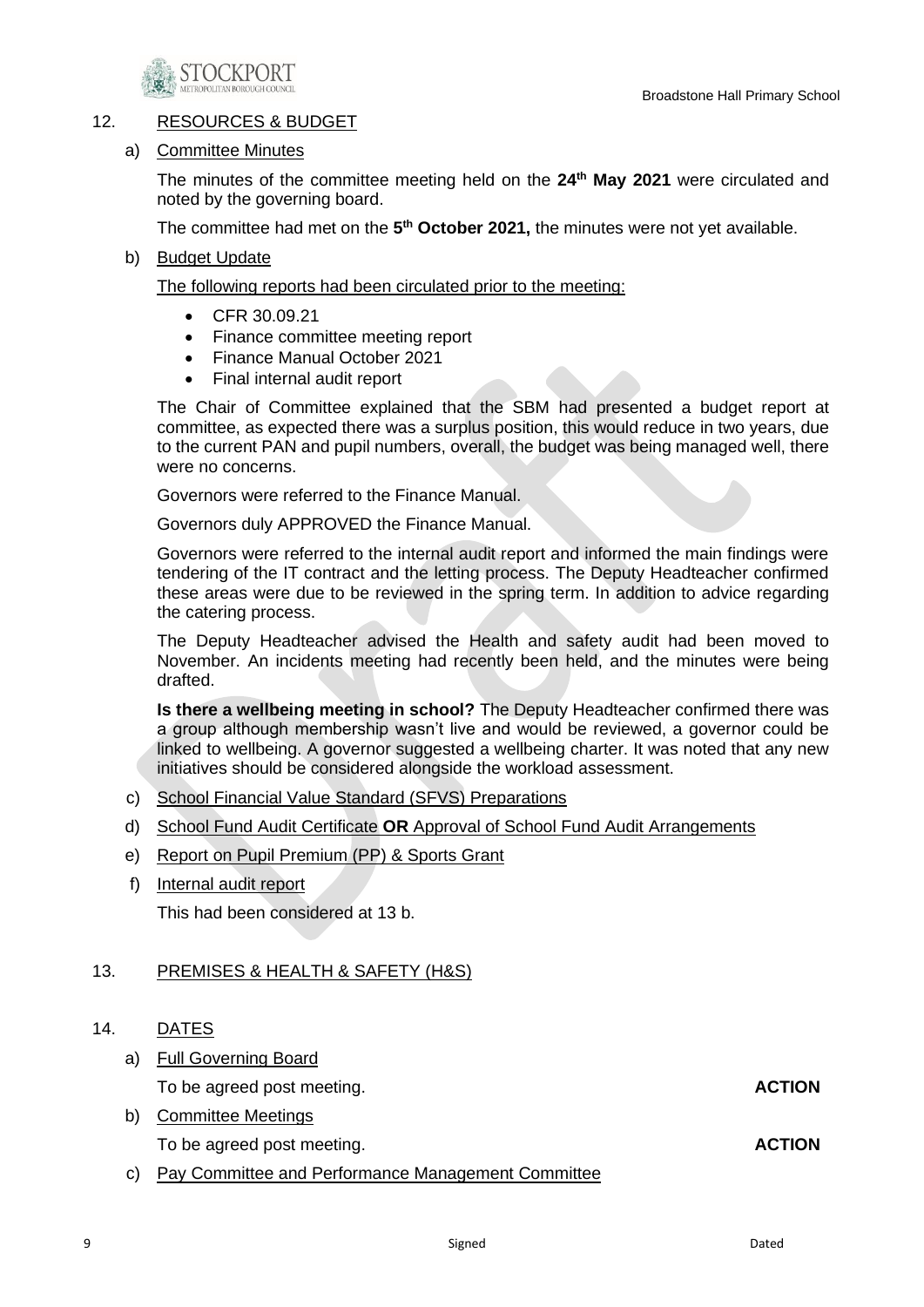

To be agreed post meeting. **ACTION ACTION** 

### 15. ANY OTHER BUSINESS

There were no items raised.

With no further business to discuss, the Chair thanked everyone for attending and the meeting closed at 8.59 pm.

# **BROADSTONE HALL PRIMARY SCHOOL AUTUMN TERM 2021 GOVERNING BOARD MINUTES MEETING ACTION POINTS**

| <b>ACTION</b><br><b>NUMBER</b> | <b>ACTION REQUIRED</b>                                                                                     | <b>ACTION FOR</b> | <b>DATE ACTION TO BE</b><br><b>COMPLETED</b> |
|--------------------------------|------------------------------------------------------------------------------------------------------------|-------------------|----------------------------------------------|
| 1                              | Governors to complete declarations of<br>interests forms and send them into the school<br>business manager | <b>Governors</b>  | Post meeting                                 |
| $\overline{2}$                 | Link roles to be considered at the spring term<br>meeting                                                  | <b>FGB</b>        | Spring                                       |
| 3                              | Pupil premium to be a standing item at the<br>standards and curriculum committee.                          | <b>C&amp;S</b>    | Spring                                       |
| 4                              | Policy list to be considered at the spring term<br>meeting.                                                | <b>FGB</b>        | Spring                                       |
| 5                              | Review lettings policy and SLA                                                                             | <b>Resources</b>  | Ongoing                                      |
| 6                              | Action carried forward- letter to the LA<br>regarding the change to PAN                                    | HT/Chair          | Autumn                                       |
| $\overline{7}$                 | Clarify if the EYFS link governor met with the<br>subject lead                                             | <b>DHT</b>        | Post meeting                                 |
| 8                              | Review behaviour policy                                                                                    | <b>HT</b>         | Spring                                       |
| 9                              | Review pay policy                                                                                          | <b>FGB</b>        | Autumn                                       |
| 10                             | Consider new safeguarding policy spring<br>term                                                            | <b>FGB</b>        | Spring                                       |
| 11                             | Consider recruitment to the vacant positions<br>whilst considering widening diversity on the<br>board      | <b>FGB</b>        | As appropriate                               |
| 12                             | Send parent and staff governor election<br>packs to school.                                                | <b>Clerk</b>      | Autumn                                       |
| 13                             | Review lettings process and IT SLA                                                                         | <b>Resources</b>  | Spring                                       |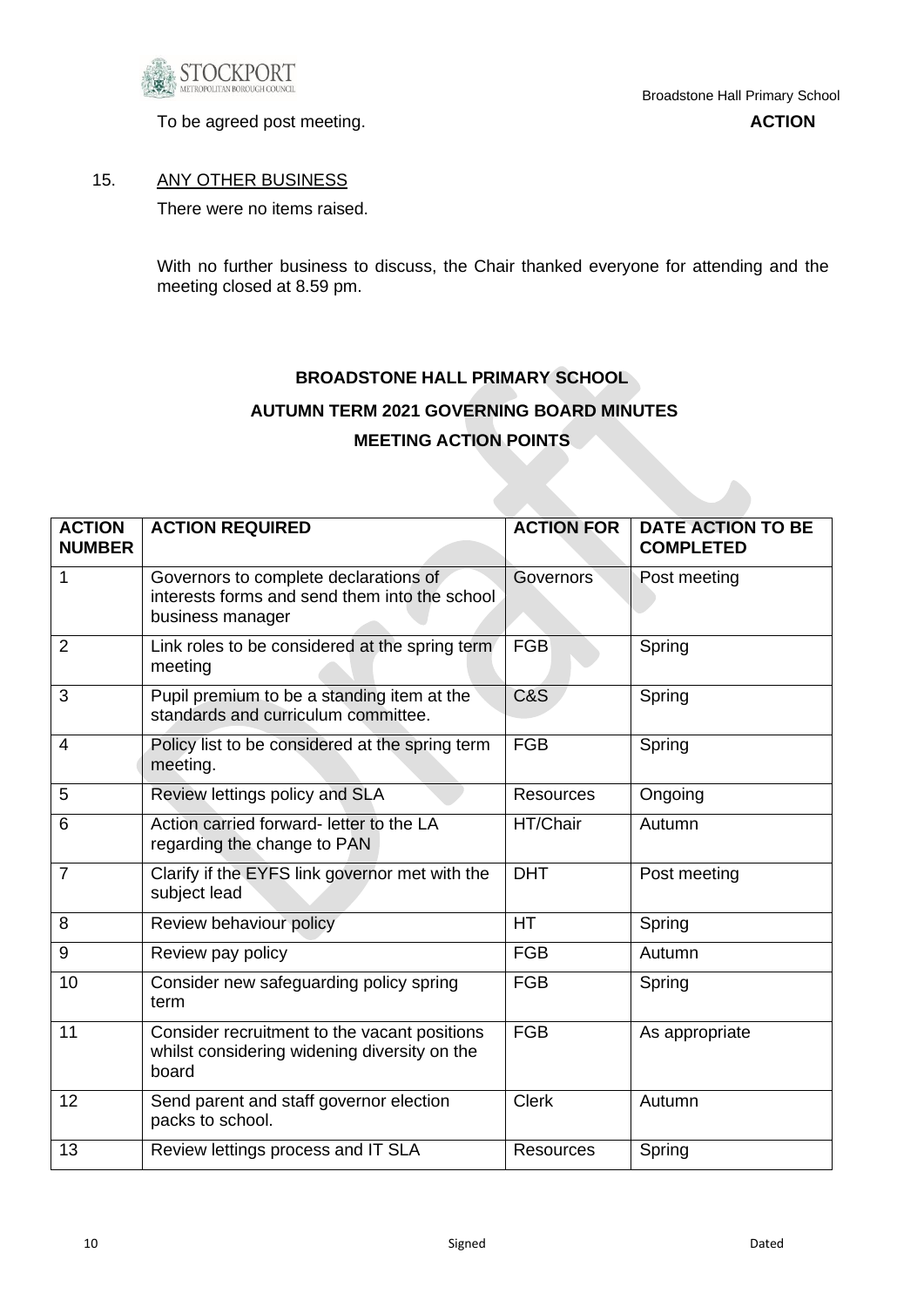

| Dates to be circulated post meeting | วlerk | Post meeting |
|-------------------------------------|-------|--------------|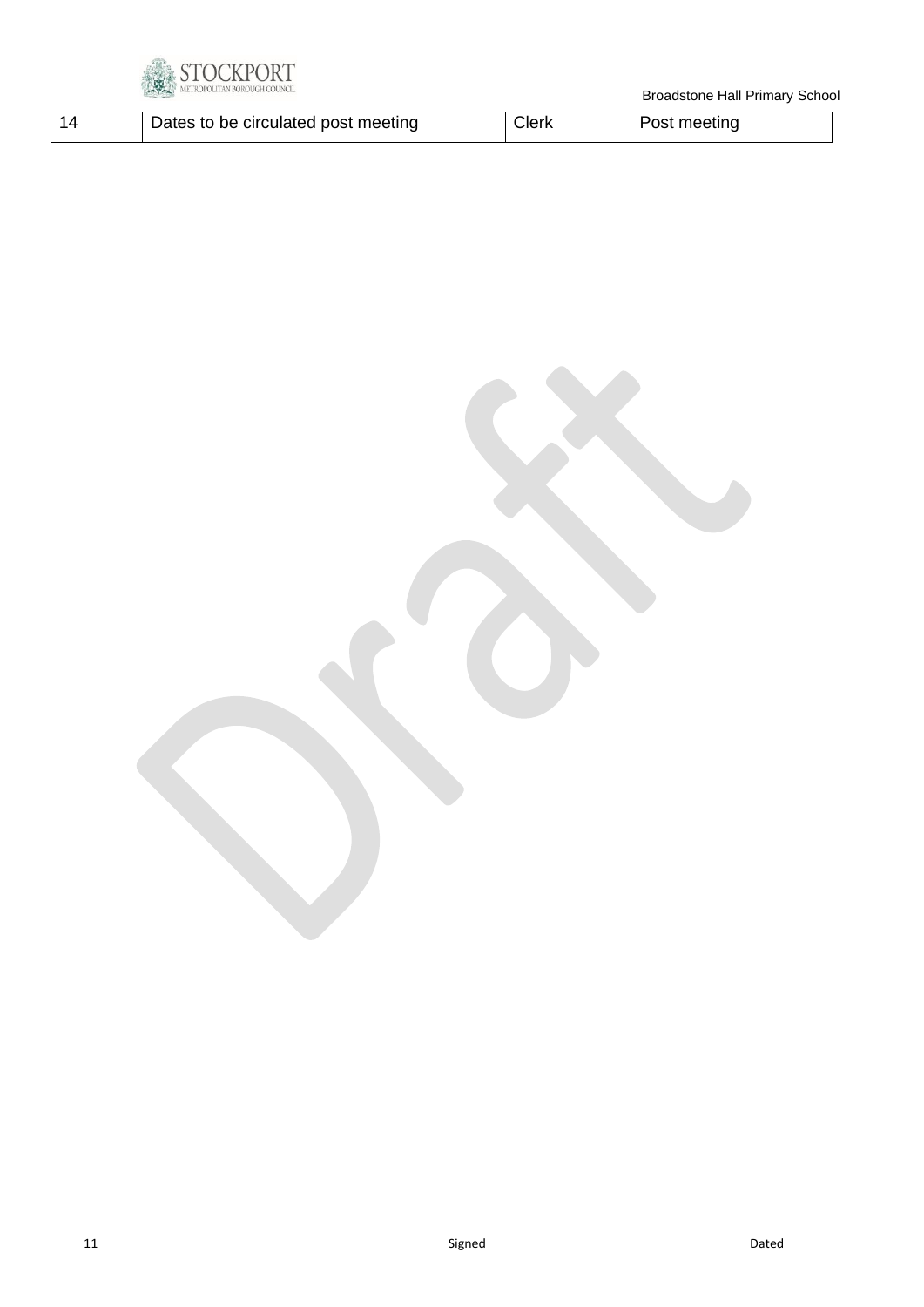

**APPENDIX 1**

# Broadstone Hall Primary School Committee Details

# Headteacher Performance Management

| <b>Name</b>        | <b>Type of Governor</b> | <b>Roles</b>                      | <b>Term Starts</b> | <b>Term Ends</b> |
|--------------------|-------------------------|-----------------------------------|--------------------|------------------|
| <b>Helen Drury</b> | Co-opted governor       | Vice Chair<br>Curriculum<br>Chair | 14 Mar 2020        | 14 Mar 2023      |
| Louise Sinnott     | Co-opted governor       | Chair of<br>Resources             | 16 Mar 2021        | 15 Mar 2025      |
| Laura Thomas       | Co-opted governor       | Chair<br>Development<br>Governor  | 12 Oct 2021        | 11 Oct 2025      |

# Pay Appeals

| <b>Name</b>         | <b>Type of Governor</b> | <b>Roles</b>                          | <b>Term Starts</b> | <b>Term Ends</b> |
|---------------------|-------------------------|---------------------------------------|--------------------|------------------|
| Helen Drury         | Co-opted governor       | Vice Chair<br>Curriculum<br>standards | 14 Mar 2020        | 14 Mar 2023      |
| <b>Clair Norton</b> | Co-opted governor       |                                       | 01 Sep 2018        | 31 Aug 2022      |
| Laura Thomas        | Co-opted governor       | Chair<br>Development<br>Governor      | 12 Oct 2021        | 11 Oct 2025      |

# Pay Panel

| <b>Name</b>         | <b>Type of Governor</b> | <b>Roles</b>            | <b>Term Starts</b> | <b>Term Ends</b> |
|---------------------|-------------------------|-------------------------|--------------------|------------------|
| <b>Cindy Davies</b> | Co-opted governor       | <b>SEND</b><br>governor | 16 Jan 2019        | 19 Jun 2023      |
| Catherine Fullalove | Parent governor         |                         | 18 Oct 2018        | 17 Oct 2022      |
| Louise Sinnott      | Co-opted governor       | Chair of<br>Resources   | 16 Mar 2021        | 15 Mar 2025      |

# Resources Committee

| <b>Name</b> | <b>Type of Governor</b> | <b>Roles</b> | <b>Term Starts</b> | <b>Term Ends</b> |
|-------------|-------------------------|--------------|--------------------|------------------|
|             |                         |              |                    |                  |